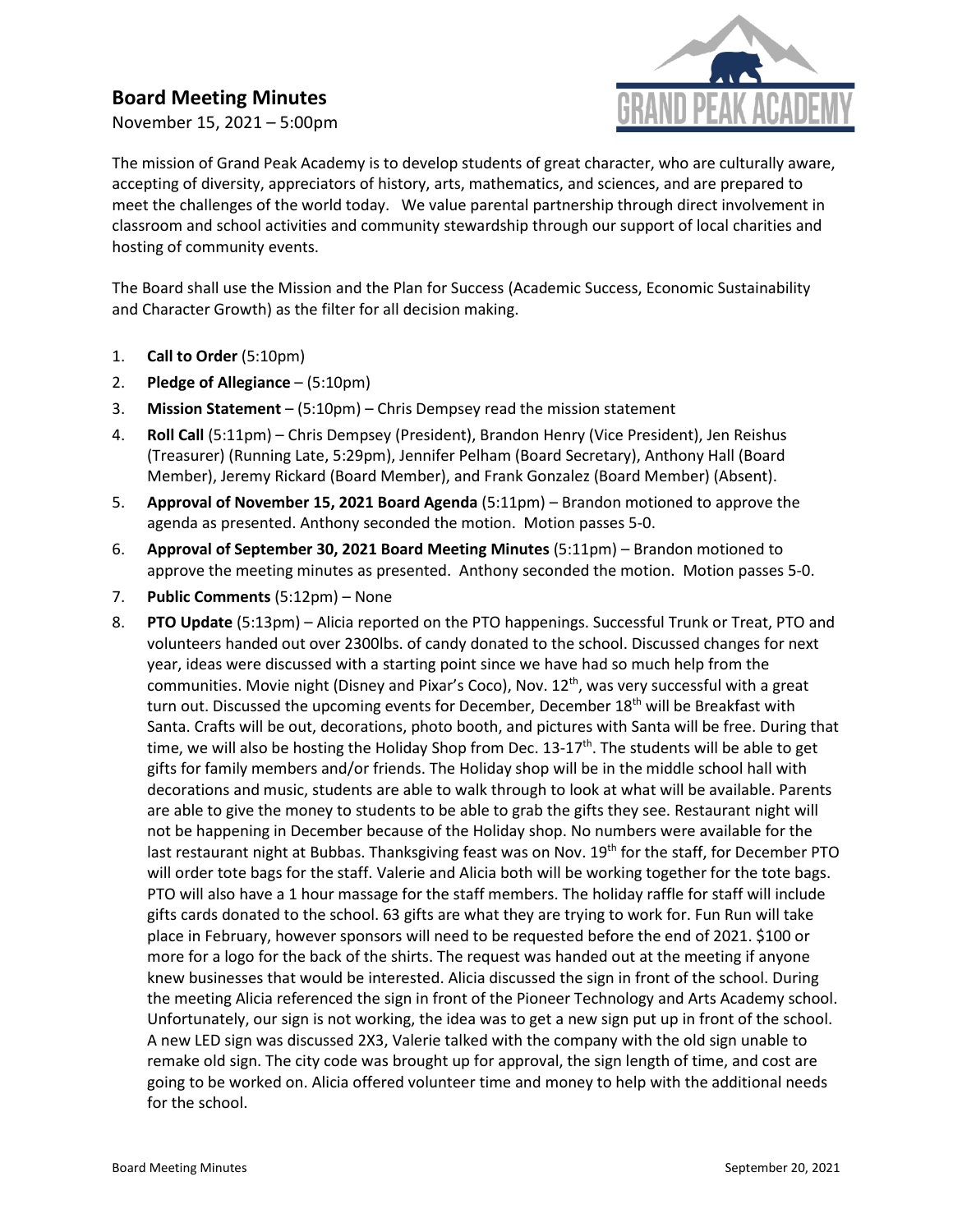9. **Board Dashboard | Principal's Report** (5:29pm) – Nicole reported on the APR (Annual Performance Report), copies are digital for reference. She let us know we are in good standing with district. Exceeding in every category. The discussing for the category of UIP was brought up, not being aligned with our mission. Nicole is on it to get the UIP up in score (i.e. training). Chris and Brandon both felt that this year has been an excellent year for our school, revamping the school in order for success. At 5:29pm Jen Reishus (Treasurer) arrived. Discussed the UIP, everything that was brought up in the last meeting in November. All other categories from the UIP meets or exceeds. In 1 year our charter will need to renew. New hires were brought up (3) Tiffany Morgan full time Para in the front office as well as helping when needed. Lanea Chavez is the building support para 1-8<sup>th</sup> grades. She is on a schedule to assist the teachers that need help to get little jobs completed. Cheyanne Taylor is part time and is 4<sup>th</sup> kindergarten aide (replacement for Mrs. G previous aide). All new hires are parents who want to be apart of our school. PLC Meetings were discussed K-5 grades meet weekly with Amanda. One noted PLC is the TSS process is our biggest change in year, the purpose is to track data of students and put in interventions and accommodations in place, having a tracking system for them to make sure it is working or needs changes. The safety plans were discussed, 2 table top safety drills were created. In this discussion they talked about different scenarios to understand and set in place safety for the students during possible situations that arise. Nicole has been attending the middle school counsel meetings on Wednesdays, Malerie Mullens (president) is doing an amazing job creating and organizing the meetings. They provided their own trunk of treat to volunteer. The middle school dance was also created by the counsel, roughly raised about \$1k. On Wednesday mornings they help out with the announcements, giving them training on speaking in public. Caitlin brought up the attendance of the second session of the Leadership Institute. Talked about distributing leadership, as well as special services or special accommodations. The things needed to do for us to be aware of is the students on IEP or 704s, and our culturally linguistic diverse learners. Professional development and what it means to bring in a professional development time for staff (i.e. qualifiers that we need to be aware of). Understanding growth and development opportunities for the students. Application was approved to provide professional development to staff. Nicole and Caitlin are also in process teacher evaluations, previously we were not in compliance with evaluating the teachers. A few are completed as of this meeting. Using the scape model, random program, has the ability to see it from the teacher's side as well as the evaluators side. The process includes the teachers signing up for a week of time with preconference, observations, and review. Then the actual observation will be scheduled in that week for 45 minutes. Observing and taking notes, they will then go over anything what they saw post conference areas for improvement and what they teachers are doing well. Because this was not completed in past years. Nicole and Caitlin want the teachers to understand that this is meant to improve and support our teachers. The 2<sup>nd</sup> round of walkthroughs are taking place with all three (Nicole, Caitlin, and Amanda) essential walk through 5-10 minutes leaving a card about things that are identify in the classroom. GT, (called Gifted Education) in Colorado we do the CODAT (Colorado assessment to identify our 3<sup>rd</sup> and 6<sup>th</sup> grade students), able to identify our new gifted and talented students, working with Cheryl. Pulling students who qualify for being in the program. Finally, Caitlin discussed our sports (volleyball and basketball) programs. We received feedback for the success of the programs. Talked about another session of sports for the students. Amanda talked about the behavior, "COVID behavior", we have had an increase of fighting in the school. We have had a few issues with inappropriate behavior in the classrooms. Amanda is on top of that making sure that situations are taking care of. Amanda is working with the teachers on how they can handle behaviors in the classroom, helping them pinpoint the need to either have it addressed in the classroom (handle themselves) or with Amanda. Discussed the substitute shortage, making sure that the teachers are appreciated. Thanksgiving Thankful For You Thursdays were taking place. The first Thursday coffee and treats were delivered to the teachers. The last Thursday Mrs. Casai made